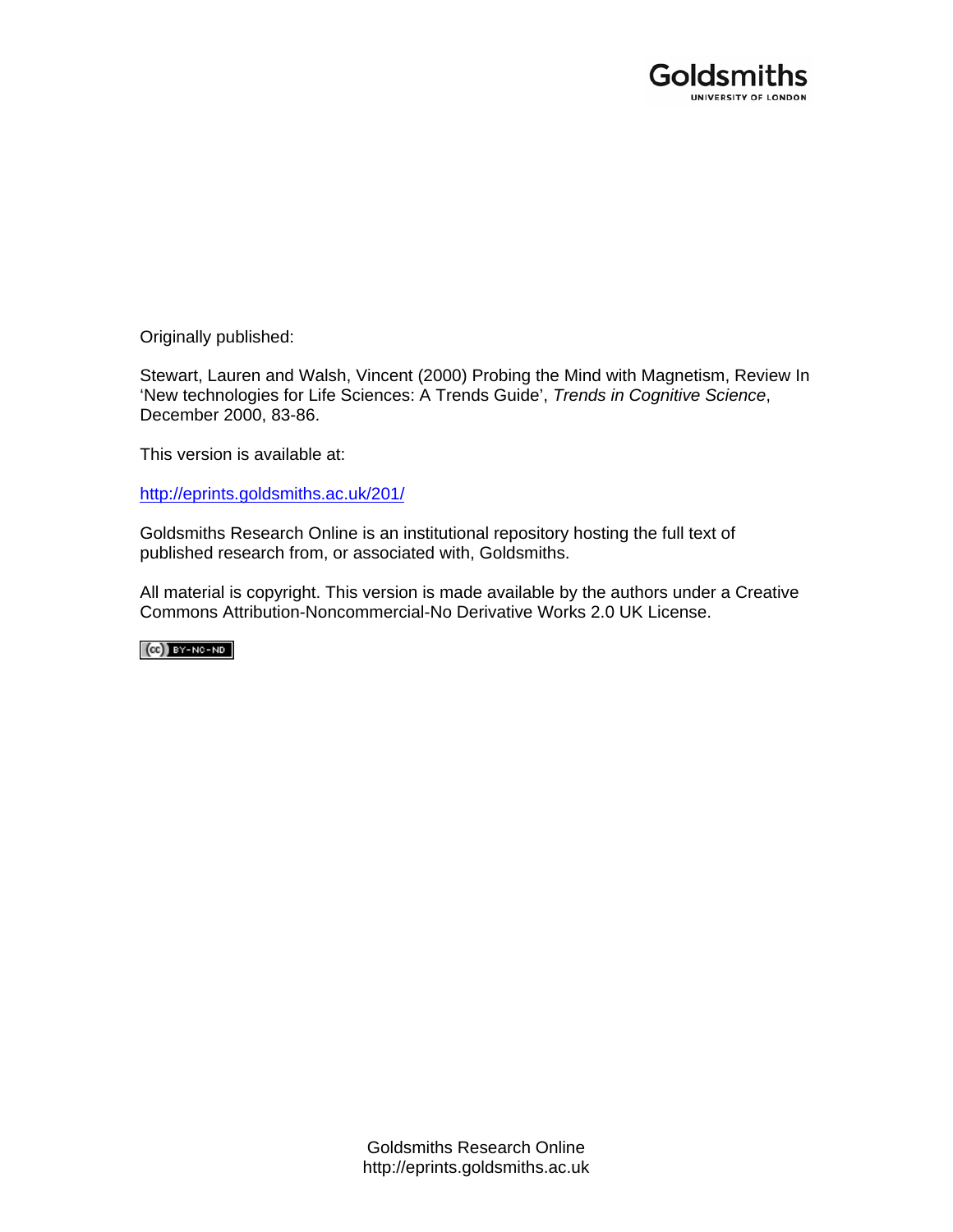# **Probing the mind with magnetism**

#### **Lauren Stewart and Vincent Walsh**

#### **Abstract**

Transcranial magnetic stimulation is a technique that can be used to interfere reversibly with cortical processing. It creates a 'virtual lesion', which is relatively focal in space and time and can therefore be used to address questions beyond the scope of other techniques. In this article we select a few recent experiments that highlight the added value that TMS brings to some of the core areas of cognitive neuroscience: imagery, crossmodal processing, language, plasticity, awareness and memory.

#### **Introduction**

According to the wizard Gandalf in *Lord of the Rings*, 'He who breaks a thing to find out how it works strays from the path of wisdom'. This is all very well for wizards to claim but cognitive neuroscientists, without the aid of magic spells, often rely on precisely this approach in order to understand brain function. Transcranial magnetic stimulation (TMS) is part of a long and successful line of techniques (including neuropsychology and animal lesion studies) that can be used to reverse-engineer the brain<sup>1-3</sup>. It requires a magnetic stimulator, which consists of a capacitor and a stimulating coil (Fig. 1). An electric current, of up to 8 kA, is discharged from the capacitor into the coil, producing a magnetic pulse of up to 2T. If the coil is held against the subject's scalp, the rapidly changing magnetic field results in a localized electric field in the surface of the cortex. The resulting neural activity constitutes a kind of 'neural noise', superimposed upon the existing organized electrical activity, which temporarily disrupts functioning of underlying cortical tissue. This can result in the subject showing a reduced ability to perform a task of interest, in the same way that patients with circumscribed lesions might present with specific deficits.The 'virtual' lesions that TMS creates differ from the lesions seen in neuropsychological patients in two important ways: they are transient and they are reversible. These factors bring a new level of functional resolution to the process of inferring whether a cortical area is necessary for the performance of a given function (see Fig. 2).

### **Capturing the imagination**

As a virtual lesion technique, TMS has the power to demonstrate the functional necessity of a particular cortical region in neurologically intact individuals in a way that no other technique currently can. One field in which this feature of TMS has been exploited is that of visual imagery. Although topographically organized regions of visual  $\cot$  are activated during visual mental imagery<sup>4</sup>, it remains uncertain whether these cortical activations are merely correlates of the task. Kosslyn and colleagues $5$  recently used identical task conditions in a PET study and a TMS study.With their eyes shut,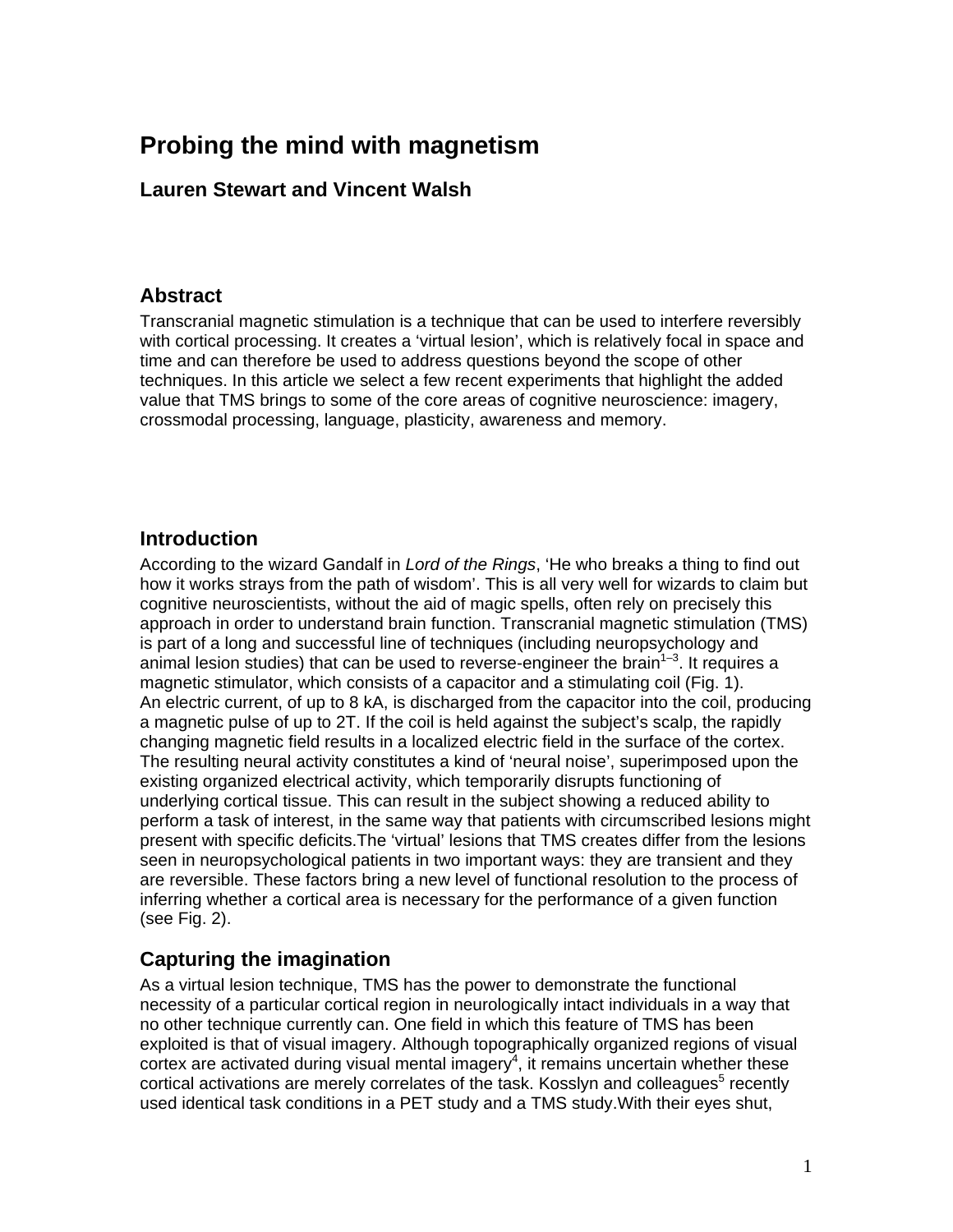subjects visualized and compared properties of previously presented sets of stripes. The PET results showed activation of striate cortex. The application of TMS over medial occipital cortex while subjects performed the same task increased reaction times (Fig. 3). The effect of TMS on reaction times was greater during visualization than when TMS was applied while the subjects performed the task without visualization. In this study, the activations seen during the PET scanning provided a hypothesis concerning the role of occipital cortex in mental imagery tasks, which could then be tested using TMS. But TMS has also been used concurrently with brain imaging techniques $6-10$ , permitting visualization of the cortical effects of stimulation. This dual-technique approach will allow us to establish the extent of the spatial spread of stimulation, the effect of different stimulation parameters (rates and intensities) on regional cerebral bloodflow and the effect of stimulation on areas remote from the target site.

### **The touchy-feely side of vision**

Much of the time, the hypotheses we seek to test are shaped by existing knowledge we have concerning brain function, such that hypotheses become increasingly more refined until we have a detailed theory of how the brain performs a given task. A potential problem of this approach is that it might prevent us from discovering important, counterintuitive, findings. A recent experiment illustrates how TMS has been used to step outside existing preconceptions to ask a somewhat daring question: is visual cortex also involved in non-visual perception?

Visual cortex has been shown to be active during non-visual perception in people who are blind<sup>11,12</sup>, a finding which has been explained on the basis of nonvisual neurons expanding into a deafferented cortical area. This seems a plausible explanation, but there are others. Is it possible, for instance, that visual cortex has a role to play in nonvisual perception even in normally sighted individuals? Could the apparent 'hijacking' of visual cortex for non-visual functions in blind people merely represent an extreme case of what occurs in the normal brain? In a recent  $PET/TMS$  study<sup>13</sup>, subjects who performed a task that required the discrimination of the orientation of a tactile grating on a fingerpad, reported using visual imagery. Activation of extrastriate visual cortex during the task was also seen. The crucial question was whether the visual imagery was being used to facilitate the tactile discrimination or was merely epiphenomenal.To address this question,TMS was delivered over the visual cortex of normally sighted subjects, and was found to significantly impair their performance on a task requiring tactile discrimination of grating *orientation* but not on a task requiring tactile discrimination of grating *texture*. This lead the authors to make the tantalizing suggestion that visual processing is necessary for some, but not all, aspects of normal tactile perception.

In addition to illustrating how TMS can be used to challenge existing preconceptions regarding brain function, this study shows how TMS can bypass some of the limitations of classical neuropsychology. Deficits in tactile recognition of objects are rarely reported following damage to the visual cortex. This is probably because, immediately following the lesion, visual deficits are likely to overshadow the tactile deficits whereas, later, the brain will have had time to reorganize, possibly co-opting areas that would not normally be involved in performing the tactile discrimination task.With TMS, the transient nature of the 'virtual lesion' precludes the occurrence of functional reorganization so that the pure effect of the lesion can be seen. Conversely, in cases of tactile agnosia, the diffuse nature of the clinical lesions have prevented us from learning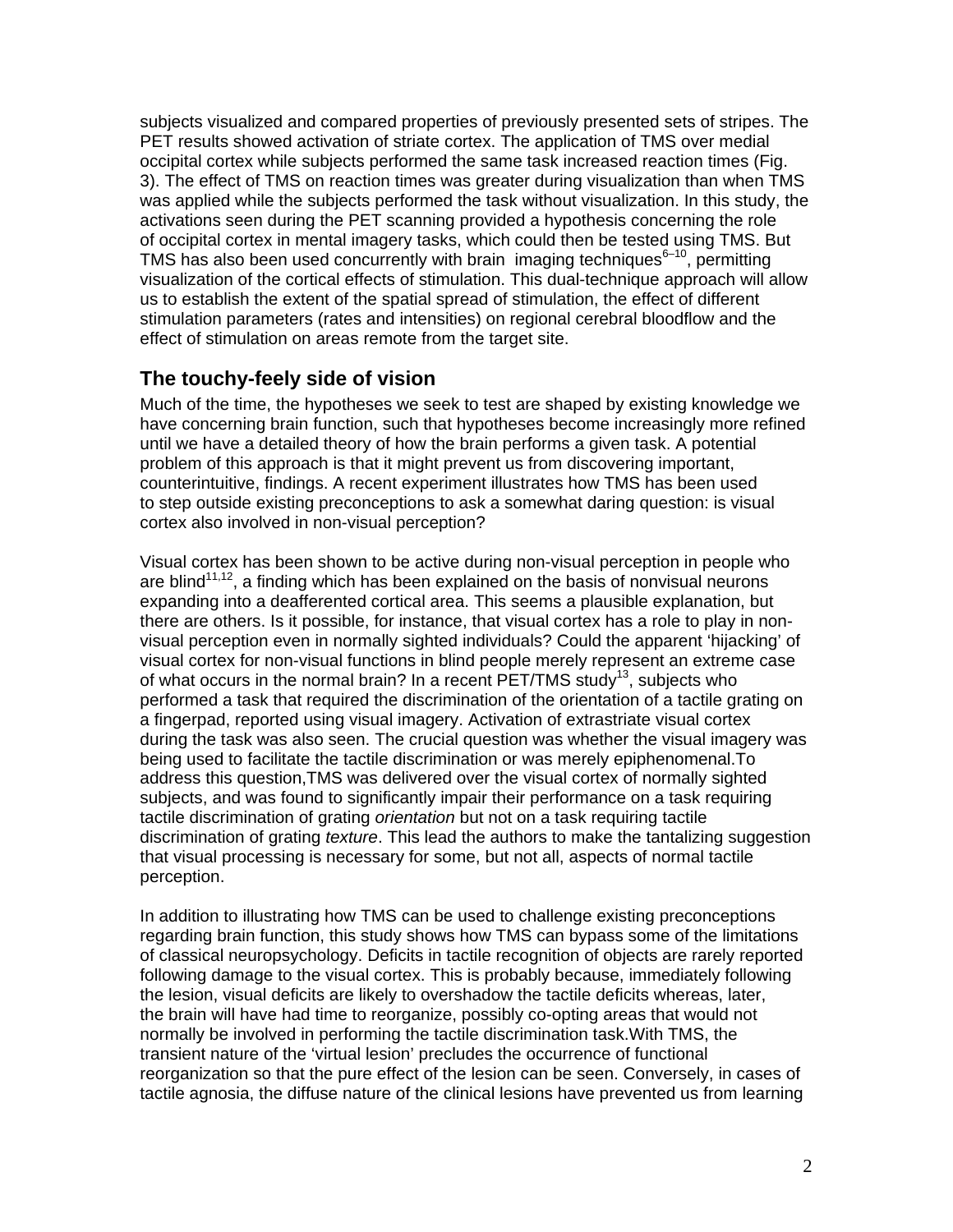to what extent the deficit can be explained on the basis of damage to occipital cortex. TMS can help here by targeting single cortical areas, with surrounding areas serving as control sites. The virtual lesion thus produced is more circumscribed than normally occurs in real neuropsychological patients.

## **Lost for words**

The use of TMS in the study of speech and language function has been relatively slow to gather momentum. A major reason for this is that the neural systems underlying language are highly complex and distributed in both hemispheres. Far from the onceheld dichotomy, whereby language input and output were ascribed to Wernicke's and Broca's area respectively, functional imaging experiments have ascribed linguistic functions to a number of additional cortical areas, suggesting that language is represented in a highly redundant fashion in the brain. Disruption by TMS would, therefore, be much harder to achieve. TMS studies of language fall into two domains, those looking at aspects of linguistic processing lying upstream of speech output and those looking at speech output itself. TMS has been shown to affect naming $14-18$ but, taken together, these studies do not provide a consensus regarding which sites are most vulnerable to disruption. A clearer picture emerges when we turn to the use of TMS to produce speech arrest – possibly the most powerful example of TMS in its 'virtual lesion' mode. The interesting question here is whether the speech arrest results from interference at a cognitive or merely motor output level<sup>19,20.</sup> A recent experiment in which recording electrodes were attached to the facial muscles suggests that speech arrest can be achieved by interference at either the cognitive or the motoric level depending on where the coil is placed (unpublished data). TMS applied over the Rolandic cortex of either hemisphere produced speech interference that was associated with activity of the facial muscles, whilst stimulation at a more anterior site of the left hemisphere alone produced speech disruption that was dissociated from such activity. Perhaps the latter site, over which TMS can produce a non-motoric type of speech arrest, would be a good site over which to start using subthreshold stimulation to test cognitive theories of linguistic function.

### **Malleable minds**

The effect of learning on the brain's functional architecture can be seen by looking at the cortical reorganization that occurs in stroke patients, amputees and the blind. From such individuals we know that when an area of the brain is deprived of its normal sensory inputs, neighbouring regions encroach into the deafferented area. Functional imaging techniques permit visualization of the cortical reorganization that occurs in response to skill learning in normal brains. TMS takes us a significant step further, by isolating functionally relevant cortical changes. Pascual- Leone and colleagues $^{21}$  used TMS in the context of a motorlearning task to track learning-related changes occurring at a relatively low level in the processing hierarchy; specifically, in motor cortex. Subjects learned a onehanded, five-finger exercise on the piano keyboard, which they practised for two hours a day, for five consecutive days. By using TMS over the motor cortex to map the representation of the hand area, it was shown that, by day five, when subjects were proficient at performing the sequence, the cortical area innervating the contralateral long finger flexor and extensor muscles had increased by an average of 11%. This evidence of use-dependent plasticity at an early stage in the motor hierarchy is mirrored in a subsequent study in which TMS was used over the motor cortex to *alter* plasticity<sup>22</sup>. This time, the degree of plasticity was indexed by a greater degree of learning during performance of an implicit motor-learning task when TMS was applied over the motor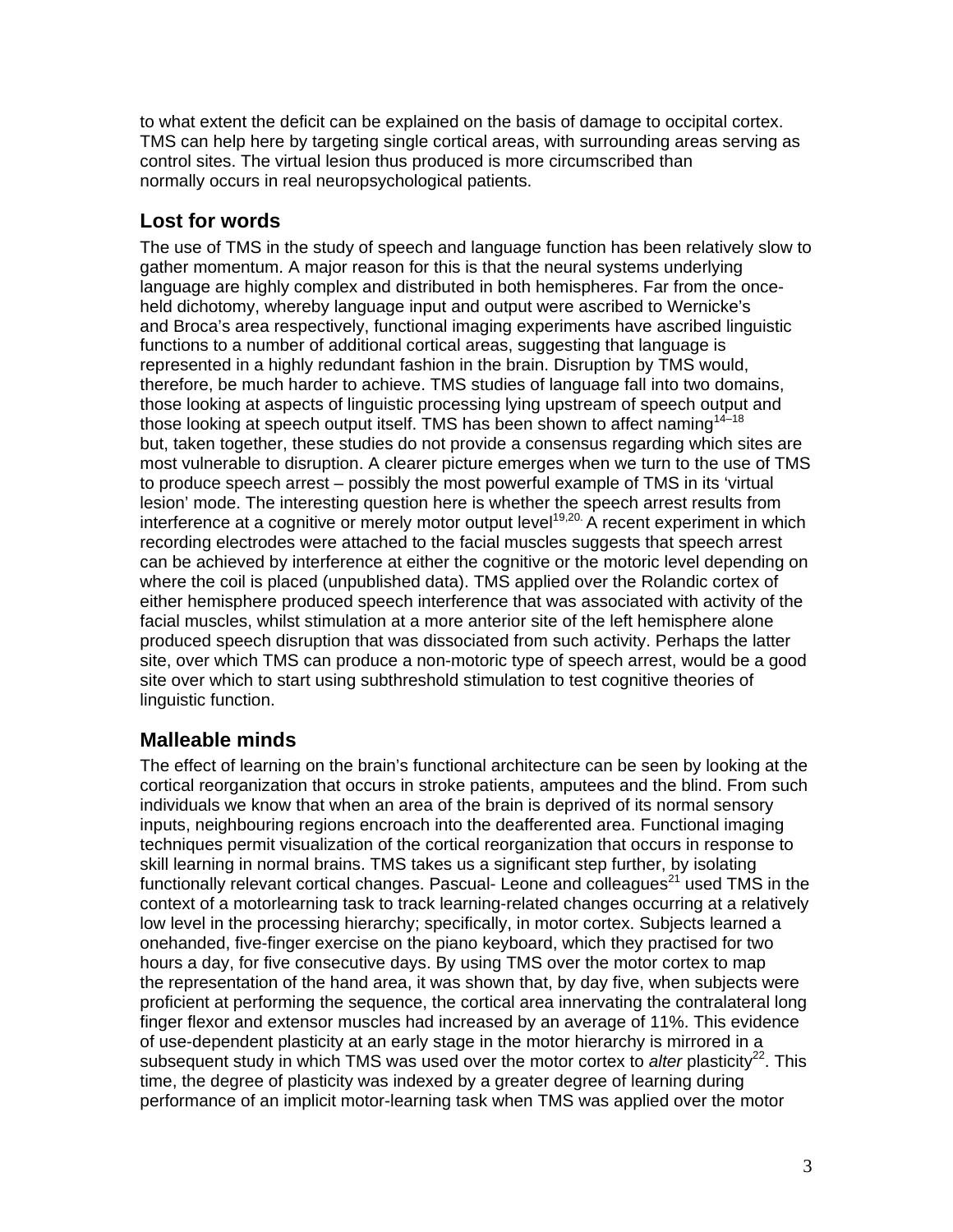cortex compared with application over a control site. Subjects performed a serial reaction-time task in which spatial cues, presented visually on a screen, indicated which key the subjects should press. Reaction times became shorter when, unknown to them, the visual cues were presented in sequence rather than randomly. Application of TMS at 10 Hz and at 1 Hz, respectively increased and decreased the amount of implicit learning that occurred. This rate-dependent plasticity has also been seen in the visual system<sup>23</sup>. Once parametric studies have been conducted to ascertain the relevant rates of stimulation and the sensitivities of different cortical areas to such manipulations, this form of TMS may also hold therapeutic promise for the treatment of neurological disorders.

#### **Catching the brain unaware**

The first wave of TMS experiments predominantly used the technique to establish the function of the stimulated area. More recently,TMS has been used to look at the function of areas remote from, but connected to, the stimulated region.TMS applied over the occipital pole produces the percept of stationary phosphenes<sup>24,25</sup> and TMS over V5 produces the percept of moving phosphenes<sup>25</sup>. The capability of TMS to elicit phosphenes has recently been used to investigate whether cortical area V5 is sufficient to evoke a percept of motion in the absence of area V1 (Ref.  $^{26}$ ). Subject GY, whose area V1 in the left hemisphere is almost completely destroyed, underwent extensive and intensive stimulation over the left occipital pole. No phosphenes were elicited. More surprisingly,TMS applied over GY's intact left V5 also failed to produce any phosphenes, either stationary or moving, even though stimulation over V5 of the opposite hemisphere produced normal moving phosphenes. These findings suggest that area V1 is necessary for the perception of motion, and the anatomical connections between V5 and V1 suggest that the role of V1 in mediating such perception is likely to depend on back-projections from V5.This is currently the object of a study that aims to disrupt the interaction by stimulating V1 soon after V5. Stimulating two areas close together in time is a development of TMS that has not been widely used in studies of cognition, but where there is a hypothesis regarding the relative timing of two cortical areas this dual-stimulation method can provide a means of testing temporal interactions.

### **Another look at seeing**

The use of TMS need not always be driven by anatomy. Many of the findings from visual psychophysics, for example, are independent of anatomical constraints and often address functions that occur in spatially overlapping regions of cortex. Such psychophysical hypotheses are, however, still amenable to investigation with TMS. Some studies have already investigated visual masking<sup>27</sup>, effects of luminance<sup>28</sup>, topography<sup>27</sup> and motion<sup>29,</sup> and the perceptual memory framework<sup>30</sup> opens up a new time window for experiments on psychophysical functions using TMS. The notion of perceptual memory proposes that memory for the visual attributes of a scene (colour, orientation, motion, contrast, etc.) is served by relatively low-level mechanisms beyond V1 but earlier in the processing hierarchy than the areas involved in object recognition.The prime candidate regions are therefore the secondary visual areas, at least one of which, V5, can be stimulated with TMS. Experiments based on this framework might be expected to apply TMS, not during the presentation of a stimulus, but after a to-be-remembered visual stimulus has been presented. As well as its use in the parametric study of the decay of the stimulus representation, applying TMS after stimulus presentation will also be useful in studies of visual priming.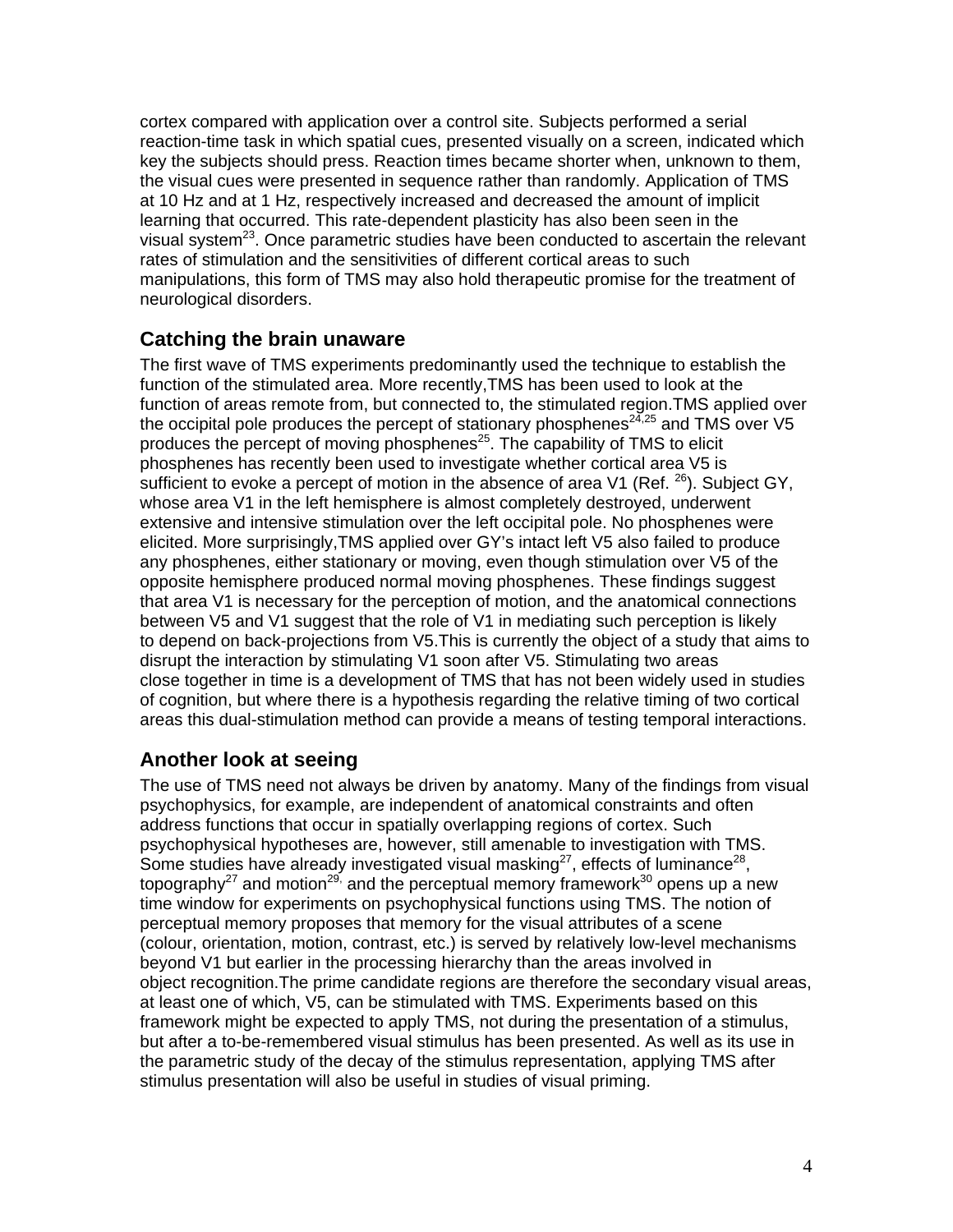#### **Conclusion**

The techniques in cognitive neuroscience occupy different spaces within which different types of questions can be asked (Fig. 2). In this overview, we have used a number of recent experiments to illustrate the nature of the problem space occupied by TMS. Of course, as Gandalf might have said, had he been addressing an audience of cognitive scientists, 'anyone who adopts a single technique to find out how the brain works strays from the path of wisdom'. The challenge we are left with is to recognize how the problem space occupied by the various techniques constrains the questions that can be asked of each.

#### **References**

**1** Walsh,V. and Cowey, A. (1998) Magnetic stimulation studies of visual cognition. *Trends Cognit. Sci.* 2, 103–110

**2** Pascual-Leone,A. *et al.* (1999) Transcranial magnetic stimulation: studying the brain–behaviour relationship by induction of 'virtual lesions'. *Philos.Trans. R. Soc. London Ser. B* 354, 1229–1238

**3** Walsh,V. and Rushworth, M. (1999) A primer of magnetic stimulation as a tool for neuropsychology. *Neuropsychologia* 37, 125–135

**4** Kosslyn, S.M. *et al.* (1995) Topographical representations of mental images in primary visual cortex. *Nature* 378, 496–498

**5** Kosslyn, S.M. *et al.* (1999) The role of area 17 in visual imagery: convergent evidence from PET and rTMS. *Science* 284, 167–170

**6** Paus,T. *et al.* (1997) Transcranial magnetic stimulation during positron emission tomography: a new method for studying connectivity of the cerebral cortex. *J. Neurosci.* 179, 3178–3184

**7** Fox, P. *et al.* (1997) Imaging human intracerebral connectivity by PET during TMS. *NeuroReport* 8, 2787–2791

**8** Bohning, D.E. *et al.* (1997) Mapping transcranial magnetic stimulation (TMS) fields with MRI. *NeuroReport* 8, 2535–2538

**9** Bohning, D.E. *et al.* (1998) Echoplanar BOLD fMRI of brain activation induced by concurrent transcranial magnetic stimulation (TMS). *Invest. Radiol.* 33, 336–340

**10** Siebner, H.R. *et al.* (1998) Imaging brain activation induced by long trains of repetitive transcranial magnetic stimulation. *NeuroReport* 9, 943–948

**11** Sadato, N. *et al.* (1996) Activation of primary visual cortex by Braille reading in blind subjects. *Nature* 380, 526–528

**12** Cohen, L. (1997) Functional relevance of cross-modal plasticity in blind humans. *Nature* 389, 180–183

**13** Zangaladze,A. *et al.* (1999) Involvement of visual cortex in tactile discrimination of orientation. *Nature* 401, 587–590

**14** Flitman, S.S. *et al.* (1998) Linguistic processing during repetitive transcranial magnetic stimulation. *Neurology* 50, 175–181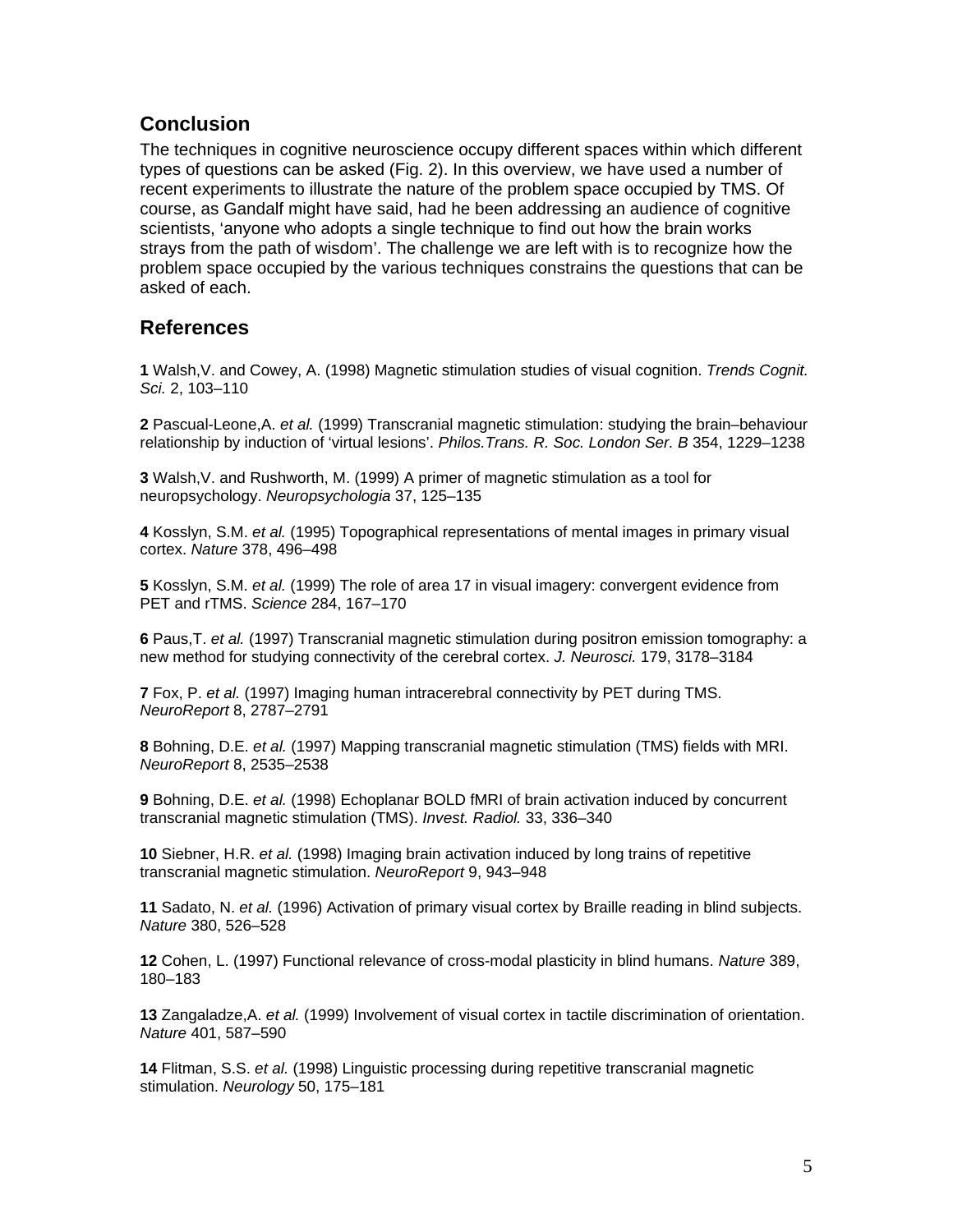**15** Topper, R. *et al.* (1998) Facilitation of picture naming by focal transcranial magnetic stimulation. *Exp. Brain Res.* 121, 371–378

**16** Wassermann, E.M. *et al.* (1999) Repetitive transcranial magnetic stimulation of the dominant hemisphere can disrupt visual naming in temporal lobe epilepsy patients. *Neuropsychologia* 37, 37–44

**17** Mottaghy, F.M. *et al.* (1999) Facilitation of picture naming after repetitive transcranial magnetic stimulation. *Neurology* 53, 1806–1812

**18** Stewart, L.M. *et al.* TMS over BA37 impairs picture naming. *Neuropsychologia* (in press)

**19** Pascual-Leone,A. *et al.* (1991) Induction of speech arrest and counting errors with rapid rate transcranial magnetic stimulation. *Neurology* 41, 697–702

**20** Epstein, C.M. (1998) Transcranial magnetic stimulation: language function. *J. Clin. Neurophysiol.* 15, 325–332

**21** Pascual-Leone,A. *et al.* (1995) Modulation of muscle responses evoked by transcranial magnetic stimulation during the acquisition of new fine motor skills. *J. Neurophysiol.* 74, 1037– 1045

**22** Pascual-Leone,A. (1999) Transcranial magnetic stimulation and neuroplasticity. *Neuropsychologia* 37, 207–218

**23** Stewart, L.M. *et al.* (1999) Motion perception and perceptual learning studied by magnetic stimulation. *Electroencephalogr. Clin. Neurophysiol.* 51, 334–350 **24** Marg, E. (1991) Magnetostimulation of vision: direct noninvasive stimulation of the retina and the visual brain. *Optometry Visual Sci.* 68, 427–440 **25** Kammer,T. (1999) Phosphenes and transient scotomas induced by magnetic stimulation of the occipital lobe: their topographic relationship. *Neuropsychologia* 36, 191–198

**26** Cowey, A. and Walsh,V. (2000) Magnetically induced phosphenes in sighted, blind and blindsighted subjects. *NeuroReport*Vol. II

**27** Amassian,V.E. *et al.* (1993) Measurement of information processing delays in human visual cortex with repetitive magnetic coil stimulation. *Brain Res.* 605, 317–321

**28** Miller, M.B. *et al.* (1996) Transcranial magnetic stimulation: delays in visual suppression due to luminance changes. *NeuroReport* 7, 1740–1744

**29** Hotson, J.R. and Anand, S. (1999) The selectivity and timing of motion processing in human temporo-parieto-occipital cortex: a transcranial magnetic stimulation study. *Neuropsychologia*  37, 169–179

**30** Magnus sen, S. and Greenlee, M.W. (1999) The psychophysics of perceptual memory. *Psychol. Res.* 62, 81–92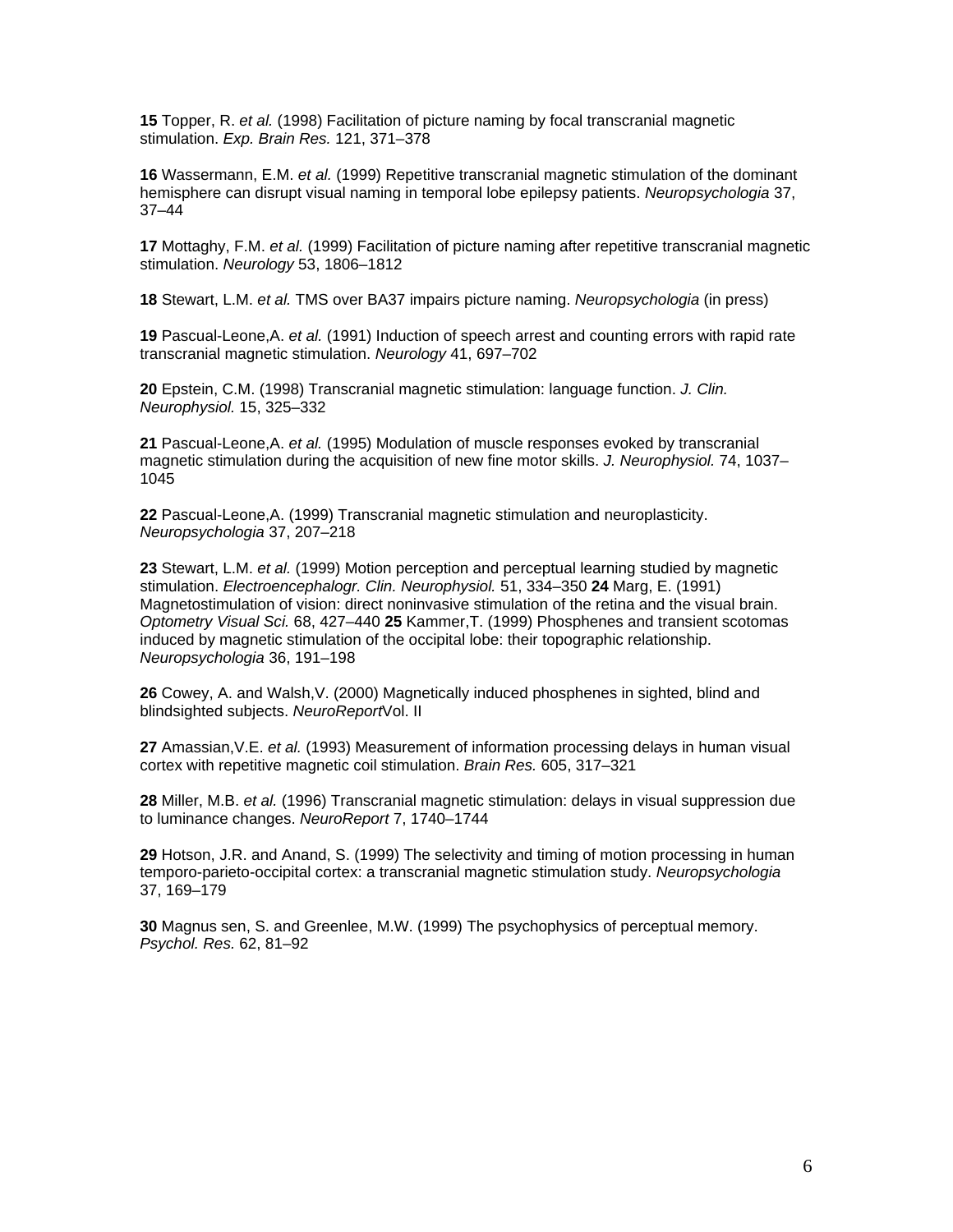#### **Figures**



#### **Figure 1. The magnetic stimulator**

A photograph of a commercially available magnetic stimulator, consisting of a capacitor and stimulating coil ('figure of eight'). An electric current of up to 8 kA is discharged from the capacitor into the stimulating coil, producing a magnetic pulse of up to 2T. The coil is placed over a region of scalp. The application of a magnetic pulse results in a localized electric field, which transiently disrupts functioning of underlying cortical tissue.



#### **Figure 2. Spatial and temporal resolution of several methods commonly used in cognitive neuroscience**

Temporal resolution, on the vertical axis, refers to the time scale over which the measure is obtained. Spatial resolution, on the horizontal axis, refers to the localizational specificity of the technique. Transcranial magnetic stimulation (TMS) has better temporal resolution and equivalent spatial resolution to techniques such as positron emission tomography (PET) and functional magnetic resonance imaging (fMRI). Abbreviations: CT, computerized tomography; EEG, electroencephalography; ERP, event-related potentials, MEG, magnetoencephalography.